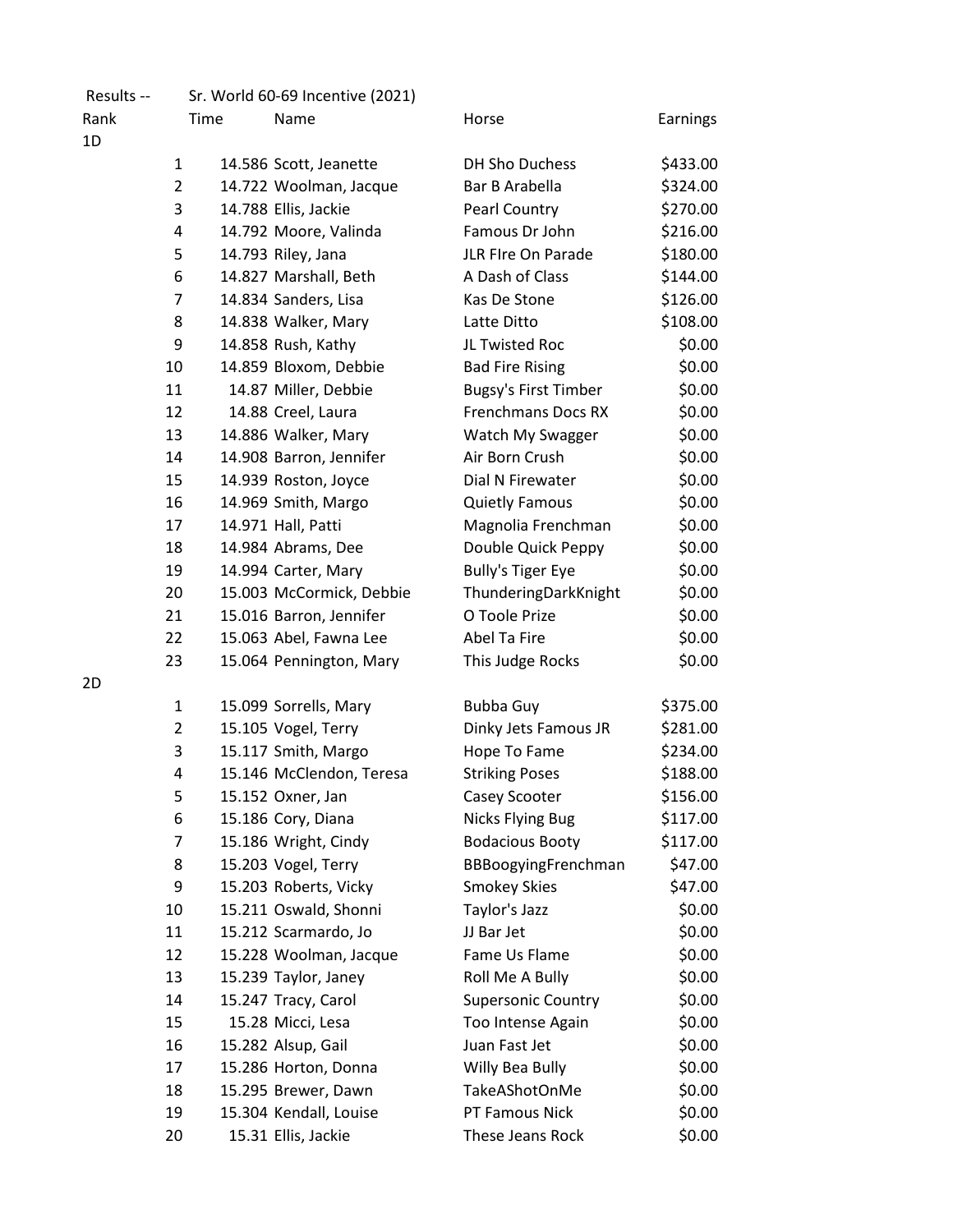| 21       | 15.314 Gordon, Debbie         | THGrettaGinStreakin         | \$0.00   |
|----------|-------------------------------|-----------------------------|----------|
| 22       | 15.335 Robb, Jacki            | Playboys Boutique           | \$0.00   |
| 23       | 15.346 Franks, Chris          | Chick N A Class             | \$0.00   |
| 24       | 15.369 Davis, Sharon          | Crr red hot design          | \$0.00   |
| 25       | 15.384 Belew, Babs            | Ms Sonny Streat             | \$0.00   |
| 26       | 15.399 Ramage, Jennine        | Dasey May                   | \$0.00   |
| 27       | 15.403 Barron, Jennifer       | <b>WRS Kool Feature</b>     | \$0.00   |
| 28       | 15.413 Harrison, Rita         | Knee Deep N Thetules        | \$0.00   |
| 29       | 15.441 Kloecker, Paula        | <b>FABULOUS ROCKETARIAT</b> | \$0.00   |
| 30       | 15.453 Tully-Looper, Margaret | Hands Oklahoma Boone        | \$0.00   |
| 31       | 15.469 Tessmann, Vickie       | Chesters Full Of It         | \$0.00   |
| 32       | 15.476 Cocks, Karen           | Paloma Pine                 | \$0.00   |
| 33       | 15.485 Vogel, Lee             | SuperfrostedBug             | \$0.00   |
| 34       | 15.493 Toll, Cindy            | ShezaCasanovaSpecial        | \$0.00   |
| 35       | 15.505 Oxner, Jan             | LLE Hot Stuff               | \$0.00   |
| 36       | 15.507 Zant, Shelia           | <b>Blazen Hot Fire</b>      | \$0.00   |
| 37       | 15.511 Smith, Beverley        | Mutley                      | \$0.00   |
| 38       | 15.524 Bonnema, Kasey         | <b>Matts King Bug</b>       | \$0.00   |
| 39       | 15.531 McClard, Wanda         | Sheez Speedy                | \$0.00   |
| 40       | 15.535 Stevens, Jana          | <b>Batmans Dash Ta Fame</b> | \$0.00   |
| 41       | 15.564 Randolph, Connie       | Hot Rod Kitty Catt          | \$0.00   |
| 42       | 15.57 Addison, Rhonda         | <b>Nawlins Brees</b>        | \$0.00   |
| 43       | 15.573 Wheeler, Belinda       | <b>LLP Susies Witch</b>     | \$0.00   |
| 44       | 15.578 Scarmardo, Jo          | DoubleDownUrMoney           | \$0.00   |
| 45       | 15.58 Savage, Linda           | Keep Her Blonde             | \$0.00   |
|          |                               |                             |          |
| 1        | 15.588 Miles, Sharon          | Blondi                      | \$260.00 |
| 2        | 15.595 Wilson, Susan          | <b>WB Peppy Zan Parr</b>    | \$195.00 |
| 3        | 15.596 Willis, Patsy          | Hand Me the Cash            | \$163.00 |
| 4        | 15.599 Ford, Danita           | John's Majestic             | \$130.00 |
| 5        | 15.602 Mohon, Angie           | I Barely Get R Done         | \$108.00 |
| 6        | 15.619 Ramage, Jennine        | One Special Mazie           | \$87.00  |
| 7        | 15.631 Filer, Christine       | <b>Whiz Edition</b>         | \$76.00  |
| 8        | 15.634 Spurgeon, Waynella     | <b>CCC Wranglers Glory</b>  | \$65.00  |
| 9        | 15.654 Robertson, Anita       | CJ Ta Fame                  | \$0.00   |
| 10       | 15.662 Riley, Jana            | JLR Showcase Design         | \$0.00   |
| 11       | 15.682 Hankins, Billie Ruth   | Im Souped Up                | \$0.00   |
| 12       | 15.705 Taylor, Janey          | <b>Two Natives</b>          | \$0.00   |
| 13       | 15.709 Graham, Tammy          | Dash For Fuel               | \$0.00   |
| 14<br>15 | 15.711 Riddle, Connie         | Flamin Firin Pistol         | \$0.00   |
|          | 15.724 Ludwig, Bruce          | Second Arrangement          | \$0.00   |
| 16       | 15.729 Knotts, Terrie         | <b>BugsPayTheMoney</b>      | \$0.00   |
| 17       | 15.732 Perkins, Judi          | <b>First Swat Stone</b>     | \$0.00   |
| 18       | 15.733 Scammahorn, Lana       | Bennys Bay Trix             | \$0.00   |
| 19       | 15.743 Penland, Linda         | FrenchKissTheLady           | \$0.00   |
| 20       | 15.745 Ellis, Kay             | Bar Dee Starsndipper        | \$0.00   |
| 21       | 15.746 Courtney, Kelly        | JPS PreachinForPerks        | \$0.00   |

3D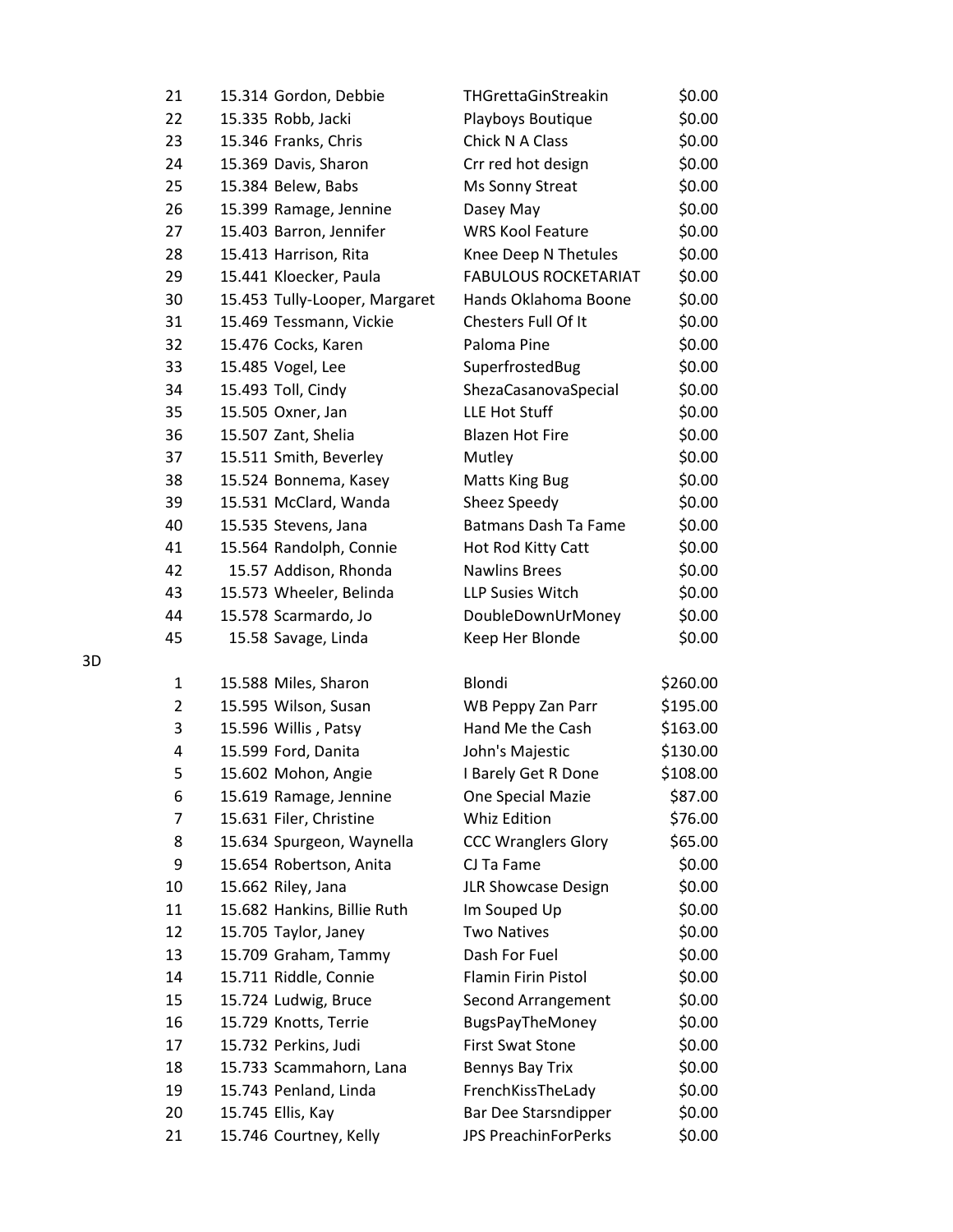| 22 | 15.774 Smith, Beverley   | Flame N Hot                | \$0.00 |
|----|--------------------------|----------------------------|--------|
| 23 | 15.79 Marshall, Beth     | Firen French Corona        | \$0.00 |
| 24 | 15.796 Faulk, Debi       | Holland's Supergirl        | \$0.00 |
| 25 | 15.826 Lynn, Louise      | Senorita Mirada            | \$0.00 |
| 26 | 15.829 Ludwig, Bruce     | Howdy And Adios            | \$0.00 |
| 27 | 15.842 Oswald, Shonni    | Stinson on Stiltz          | \$0.00 |
| 28 | 15.854 Newberry, Karen   | <b>Guys Easy Six</b>       | \$0.00 |
| 29 | 15.855 Aragon, Janice    | <b>GZ Twister</b>          | \$0.00 |
| 30 | 15.865 McCormick, James  | Sadie Geaux Seekum         | \$0.00 |
| 31 | 15.872 Jones, Kathy      | Shake My Lariat            | \$0.00 |
| 32 | 15.874 Koetter, Edwyna   | Ddream Colleen             | \$0.00 |
| 33 | 15.886 Harrison, Rita    | Dakotas War Dance          | \$0.00 |
| 34 | 15.9 Board, Jacqueline   | JenSen                     | \$0.00 |
| 35 | 15.903 Tracy, Carol      | Cashmans Leo Beduino       | \$0.00 |
| 36 | 15.911 Roberts, Richie   | Sunshine Wagon             | \$0.00 |
| 37 | 15.929 Weatherby, Pam    | Sassy Kett                 | \$0.00 |
| 38 | 15.935 Tipton, Kathy     | Apache Joe Brown           | \$0.00 |
| 39 | 15.954 Sorrells, Mary    | <b>Chasin Magnolias</b>    | \$0.00 |
| 40 | 15.955 Vogel, Terry      | Imablueyedblondbitz        | \$0.00 |
| 41 | 15.978 Drewery, Debbie   | Nedra's Cash               | \$0.00 |
| 42 | 15.989 Buckmeyer, Becky  | A Jacked Up Perk           | \$0.00 |
| 43 | 15.992 Guinn, Diane      | Iris Rum On Fire           | \$0.00 |
| 44 | 15.994 Campbell, Rita    | Siemons Prissey Perk       | \$0.00 |
| 45 | 16.009 Cole, Linda       | RR Yawanna Peasa Dis       | \$0.00 |
| 46 | 16.013 Lake, Carrie      | <b>Colonel Senbar Rose</b> | \$0.00 |
| 47 | 16.031 Faulk, Debi       | Chonas Val                 | \$0.00 |
| 48 | 16.042 Bishop, Dawn      | Red Peppy Anna             | \$0.00 |
| 49 | 16.072 Martin, Denise    | Lana Smokes Oh Cay         | \$0.00 |
| 50 | 16.078 Taulman, Cissy    | Neat As A Cat              | \$0.00 |
| 51 | 16.097 Gordon, Debbie    | Perks Ninnekah Bug         | \$0.00 |
| 52 | 16.1 Bruscato, Lee Ann   | Doc Lean On                | \$0.00 |
| 53 | 16.112 Vogel, Terry      | Zoomin Francesca           | \$0.00 |
| 54 | 16.116 Nida, Patricia    | SF Pats 404                | \$0.00 |
| 55 | 16.132 Ahlgren, Sue      | Fleetest Guy               | \$0.00 |
| 56 | 16.15 Winkle, Jo Van     | Perks Wild Hayday          | \$0.00 |
| 57 | 16.197 Wright, Cindy     | Dialin For 10              | \$0.00 |
| 58 | 16.2 Ludwig, Bruce       | <b>Streak N Stoli</b>      | \$0.00 |
| 59 | 16.216 Turner, Kimber    | Stewie Dis Mofo            | \$0.00 |
| 60 | 16.225 Seffens, Larry    | Streakin Jule Bug          | \$0.00 |
| 61 | 16.243 Powell, Nadine    | Dashing Docs Prize         | \$0.00 |
| 62 | 16.294 Ahlgren, Sue      | Streakinturnem             | \$0.00 |
| 63 | 16.3 Bouldin, Jackie     | GagesIndian                | \$0.00 |
| 64 | 16.363 Whiteley, Brenda  | Jes Slinky                 | \$0.00 |
| 65 | 16.365 Graham, Tammy     | My Cashing Gal             | \$0.00 |
| 66 | 16.382 Winkle, Jo Van    | OhWindyThreeBoots          | \$0.00 |
| 67 | 16.416 Whiteside, Andrea | Separate Jetta             | \$0.00 |
| 68 | 16.428 Nale, Pamela      | Miss Poco Luna             | \$0.00 |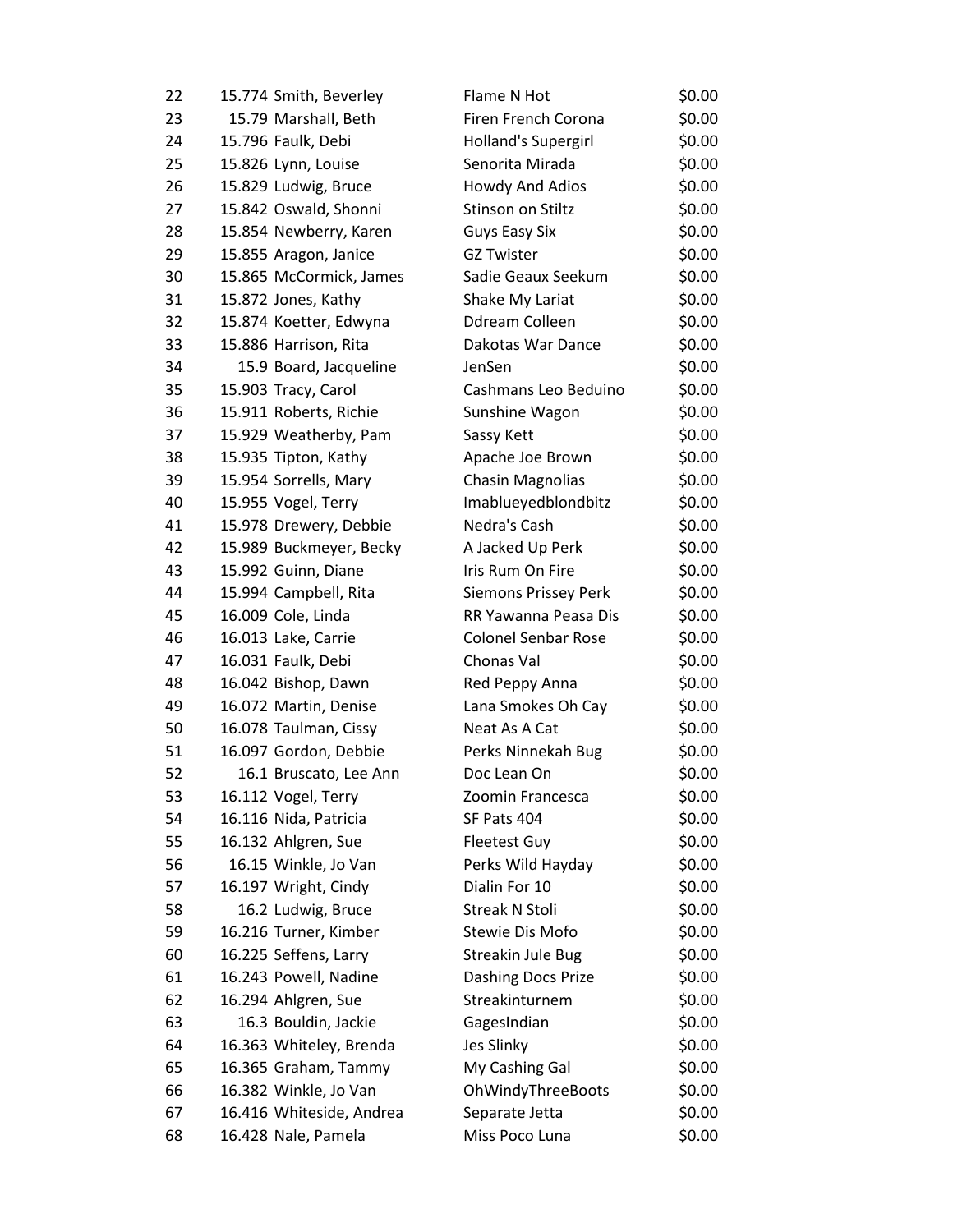| 69               | 16.456 Osborn, Billie    | Dexter                      | \$0.00   |
|------------------|--------------------------|-----------------------------|----------|
| 70               | 16.481 Paul, Melody      | SpongeBob                   | \$0.00   |
| 71               | 16.482 Hubler, Sandy     | Sunny C Lil Hickory         | \$0.00   |
| 72               | 16.485 Crockett, Peg     | Spot                        | \$0.00   |
| 73               | 16.521 Varnado, Louis    | <b>Assured Cause</b>        | \$0.00   |
| 74               | 16.544 Peacock, Steve    | Lakota Lena Gold            | \$0.00   |
| 4D               |                          |                             |          |
| $\mathbf{1}$     | 16.692 Jones, Marilyn    | Shortcake                   | \$203.00 |
| $\overline{2}$   | 16.734 Mayo, Penny       | Really Jess Stones          | \$152.00 |
| 3                | 16.78 Messer, Joni       | <b>Blizzard Betty 75</b>    | \$127.00 |
| 4                | 16.806 Pittman, Andy     | Lads Little Anchor          | \$101.00 |
| 5                | 16.833 Bailey, Thresa    | Honorable Firewater         | \$84.00  |
| 6                | 16.842 Geraldon, Kathy   | <b>Blondie</b>              | \$68.00  |
| 7                | 16.949 Cole, Linda       | Bugs In My Meter            | \$59.00  |
| 8                | 16.975 Bolin, Dona       | Ima Fritzy Blonde           | \$51.00  |
| 9                | 16.993 Oglesby, Carolyn  | Dash N Shine                | \$0.00   |
| 10               | 17.016 Martin, Pam       | Despirite Angel             | \$0.00   |
| 11               | 17.074 Dunfield, Jo      | LNR Kats star               | \$0.00   |
| 12               | 17.146 Moore, Valinda    | JHAgonnamakeitjack          | \$0.00   |
| 13               | 17.158 Winkle, Jo Van    | Lotta Rich Rock             | \$0.00   |
| 14               | 17.18 Knotts, Terrie     | Chasin Rubys Honor          | \$0.00   |
| 15               | 17.209 Vanderford, Paula | <b>Three Cash Advance</b>   | \$0.00   |
| 16               | 17.335 Mohon, Angie      | Sunny Cs Rockstar           | \$0.00   |
| 17               | 17.341 Koontz, Cindy     | Scout                       | \$0.00   |
| 18               | 17.447 Baker, Tammie     | <b>Buenos Streakin Cash</b> | \$0.00   |
| 19               | 17.584 Hunt, Jill        | Smokin Little Linx          | \$0.00   |
| 20               | 18.053 Markus, Sissy     | <b>Eldon Bearly Dunit</b>   | \$0.00   |
| 21               | 18.155 Nemeth, Linda     | Colonel Jr Lena             | \$0.00   |
| 22               | 18.202 Whiteside, Andrea | Ima Siouxper Star           | \$0.00   |
| 23               | 18.236 Cross, John       | Wanna BA Rebel              | \$0.00   |
| 24               | 19.549 Nale, Pamela      | Rafter Two Baby             | \$0.00   |
| 25               | 20.854 Bryant, Carol     | Dolly                       | \$0.00   |
| 26               | 22.592 Jones, Marilyn    | Dani                        | \$0.00   |
| 27               | 29.765 Heward, Karen     | Payasos Lil Sue             | \$0.00   |
| Final Time = $0$ |                          |                             |          |
| Disqualified     |                          |                             |          |
| 0                | 0 Ahlgren, Sue           | <b>Tres My Trucks</b>       | \$0.00   |
| 0                | 0 Batcheler, Patty       | Dashing to Vegas            | \$0.00   |
| 0                | 0 Bird, Linda            | DestaLenas Starlite         | \$0.00   |
| 0                | 0 Bruscato, Mike         | SS Tiger Willow             | \$0.00   |
| 0                | 0 Campbell, Marilyn      | <b>GL Double Perks</b>      | \$0.00   |
| 0                | 0 Cross, Valerie         | <b>Shadows Tiny Guy</b>     | \$0.00   |
| 0                | 0 Crowhurst, Frances     | Late Night Nuz              | \$0.00   |
| 0                | 0 Davis, Janette         | <b>Madam Money Perry</b>    | \$0.00   |
| 0                | 0 Ford, Danita           | <b>TWP Sundance</b>         | \$0.00   |
| 0                | 0 Gordon, Debbie         | <b>Barreras Eastwood</b>    | \$0.00   |
| 0                | 0 Howell, Mary           | <b>Bounding For Trouble</b> | \$0.00   |